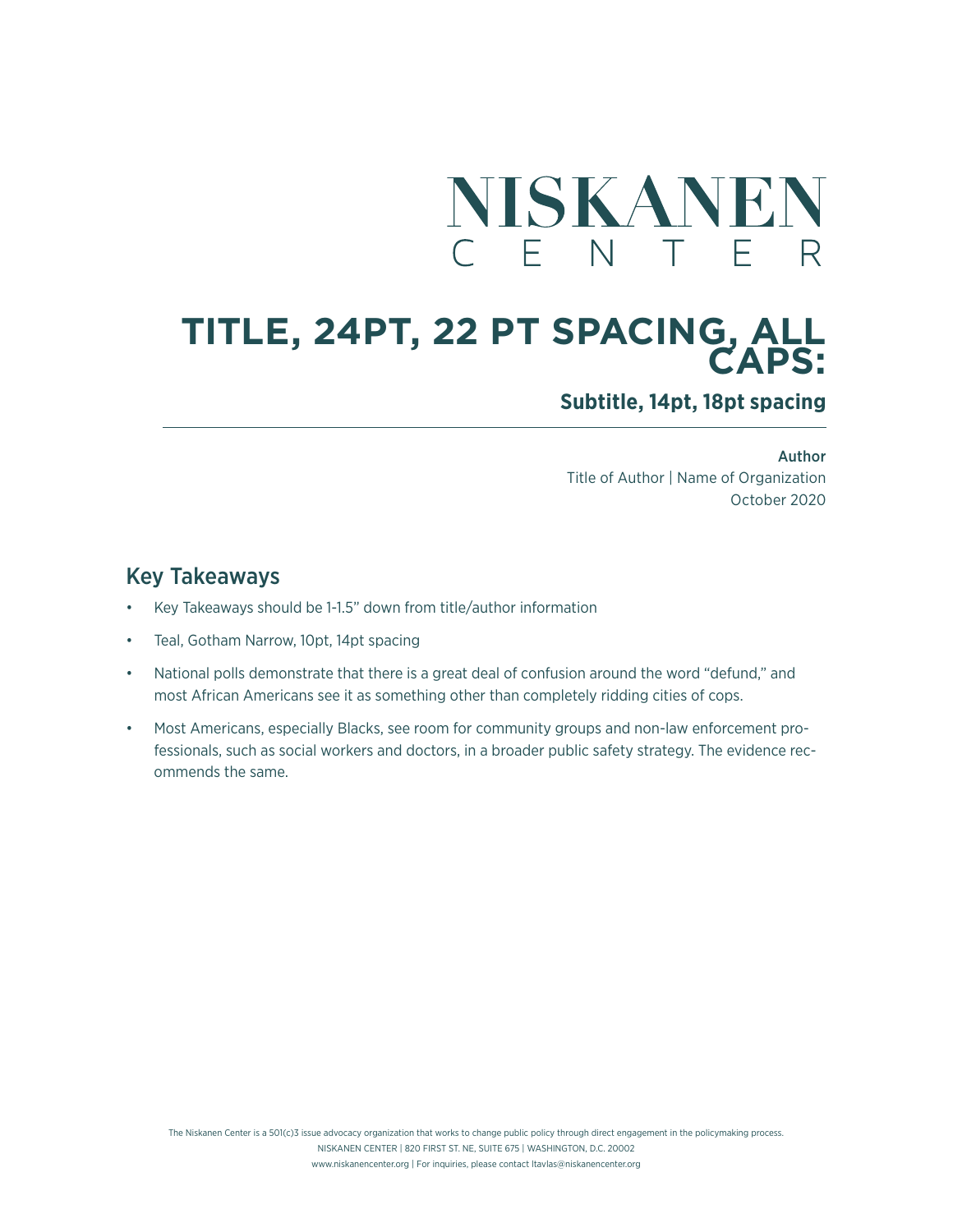## **Contents**

| When checking the document, make sure that page numbers match what is in actual document.<br>In Design does not sync them automatically. | 3  |
|------------------------------------------------------------------------------------------------------------------------------------------|----|
| Teal, Gotham narrow, 9 pt, 12 pt spacing                                                                                                 | 6  |
| Part II: Black Lives Matter and the evolution of crime politics.                                                                         | 8  |
| Subheadings are italic and indented                                                                                                      | 23 |
| Part III: Race, generational divides, and the politics of "defunding" the police.                                                        | 30 |
| Conclusion.                                                                                                                              | 45 |
| About the Author.                                                                                                                        |    |

## Main Heading, Teal, 15pt, 17pt spacing

ody text is MercuryTextG2, 11pt (14pt spacing), fully justified. The introductory paragraph should have the large first initial. Main margins are 1.175 inches around. One space before paragraphs, but two spaces before sect graph should have the large first initial. Main margins are 1.175 inches around. One space before paragraphs, but two spaces before section headings and subheadings.

Many traditional Black leaders have pushed back against the calls from activists to "defund the police." James Clyburn, U.S. representative from South Carolina and chair of the Democratic Caucus, was as unequivocal as Kaba: "Nobody is going to defund the police." He explained, "reimagine policing…, [t]hat is what we are going to do." Al Sharpton noted: "I don't think anyone other than the far extremes is saying we don't want any kind of policing at all."He later described abolition as an idea "a latte liberal may go for as they sit around the Hamptons discussing this as some academic problem."

According to Newark Mayor Ras Baraka, a Black progressive with deep Black nationalist roots, defunding the police is a "bourgeois liberal" solution. Although he seeks "significant reforms," he questions the wisdom of abolition: "Who would respond to calls for service for violence and domestic abuse?"By early July, the African American Mayors Association had drafted a policy blueprint that focused on greater transparency; revising policing-related contracts; changing federal policy; engaging the community; and making budgets "reflect community values." Though it was vague on specifics, McKinley Price, the association's president and mayor of Newport News, Va., made one thing very clear: "We do not call for abolishing or defunding police departments.'"

How do we break this impasse? Where do we go from here? We can begin to look for a path forward by reflecting on how the politics of punishment have evolved from the 1980s to today, reviewing polling data and key policy moments. While many accounts of attitudes about policing highlight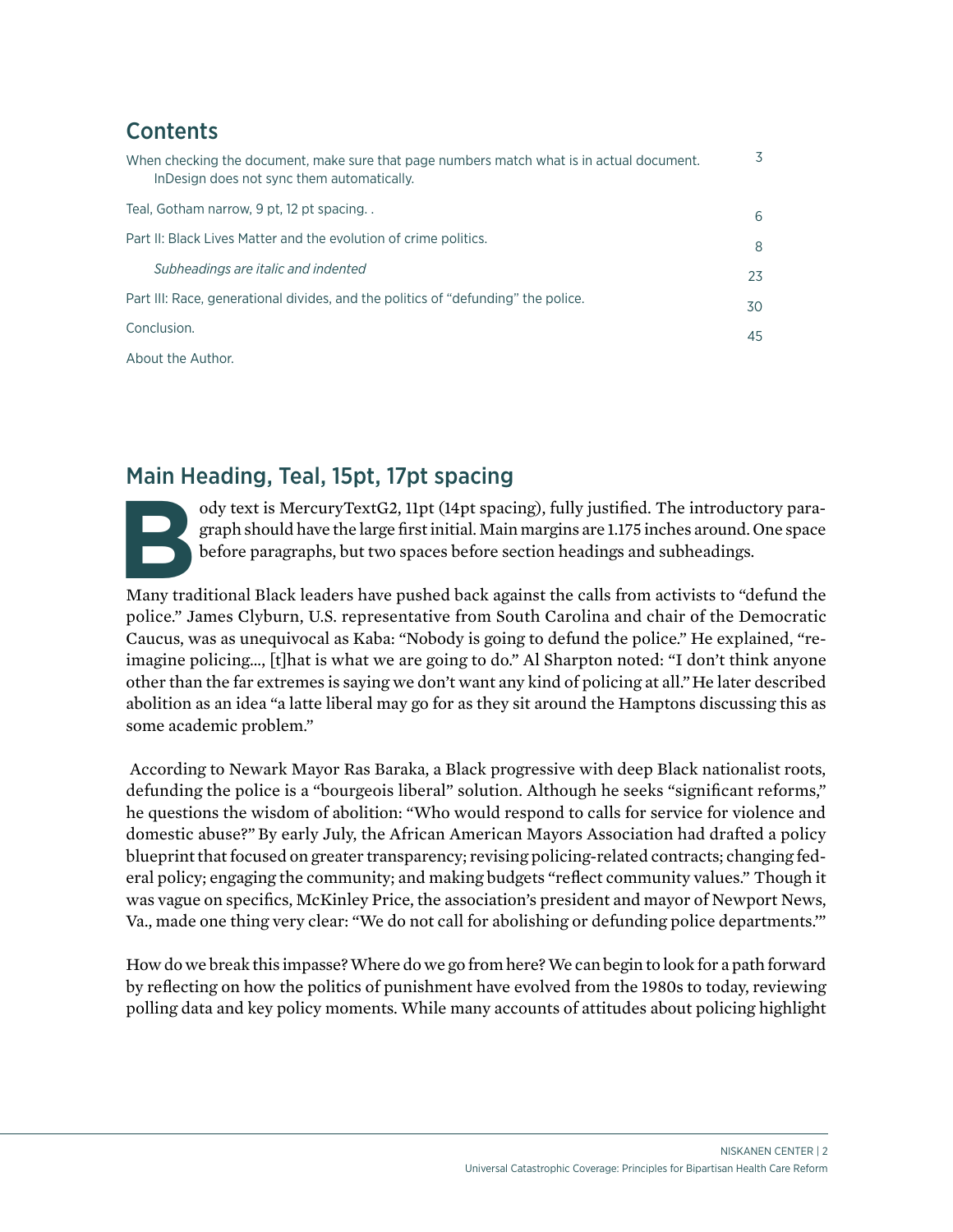"racial divides,"1 my analysis seeks to understand African American opinion on its own terms as well as in relation to other racial groups and seeks to capture its political significance historically and in the current moment. Instead of assuming a coherent "Black perspective" on policing and punishment, it centers the complex, and sometimes contradictory, internal politics of public safety within African American communities.<sup>2</sup> While most Blacks have been less punitive than most whites, most Blacks have also been extremely punitive in their own right.

First, African American attitudes grew increasingly punitive towards crime, policing, and punishment in response to rising violence in Black communities from the 1960s to the early 1990s. The passage of the Violent Crime Control and Law Enforcement Act of 1994 (aka "the crime bill") provides a key example. Anti-crime sentiments made African Americans a crucial member of the "get tough" coalition that defined American politics and policy in that era. Second, crime's stunning denouement led Black opinion to moderate, as revealed by attitudes and events in New

York City as reported violent crimes dropped sharply from their peak in the early 1990s, in part reflecting new policing strategies. Despite living in safer communities and continuing to see police brutality, most African Americans remained committed to effective policing as a public safety strategy. The Black Lives Matter movement emerged, in part, however, as a response to these same policing strategies and signals a major generational division in African American politics.

**"Pull quotes come out from body about 0.5", and there should be about 0.5 inch white space around them (flexible). "**

Third, manifestations of these generational splits were visible in the 2020 Democratic presidential primary campaign and the subsequent protests seeking to "defund the police." Recent surveys show that most African Americans side with Clyburn more than Alexander. Most Americans, including Blacks, endorse meaningful police reforms, but they also oppose abolition, although that is favored by a plurality of Black and white millennials. The

fate of defund measures in Minneapolis, Atlanta, and New York City document the ways in which the fight over "defund the police" is as much a conflict between young and old and left and center as it is between Black and white.

My analysis then returns to the central question: Where do we go from here? Some have cheered the ethical and practical benefits of abolition.<sup>3</sup> Others have championed the merits of certain reforms.<sup>4</sup> Without rehashing or adjudicating between these perspectives, one can still see a policy space that heeds the constraints of contemporary attitudes and attends both to the deep and legitimate fear of crime that continues to weigh heavily on many African Americans and to the terror

<sup>1.</sup> Footnotes are black, 7.5, Gotham Narrow, 9.5pt spacing. Links should be black but underlined in dark green. Make sure all footnote markers in the body are subscripted, as they can lose this formatting when imported from Word.

<sup>2.</sup> This analytical perspective draws inspiration from the following: Jennifer L. Hochschild, Facing up to the American Dream: Race, Class, and the Soul of the Nation (Princeton: Princeton University Press, 1995); Adolph L. Reed, Stirrings in the Jug: Black Politics in the Post-Segregation Era (Minneapolis: University of Minnesota Press, 1999); Cathy J. Cohen, The Boundaries of Blackness: AIDS and the Breakdown of Black Politics (Chicago: University of Chicago Press, 1999); Lester K. Spence, Knocking the Hustle: Against the Neoliberal Turn in Black Politics (Brooklyn: Punctum Books, 2015).

<sup>3.</sup> Alex S. Vitale, The End of Policing (Verso Books, 2017).

<sup>4.</sup> Robert Muggah and Thomas Abt, "Calls for Police Reform Are Getting Louder—Here Is How to Do It," Foreign Policy, June 22, 2020.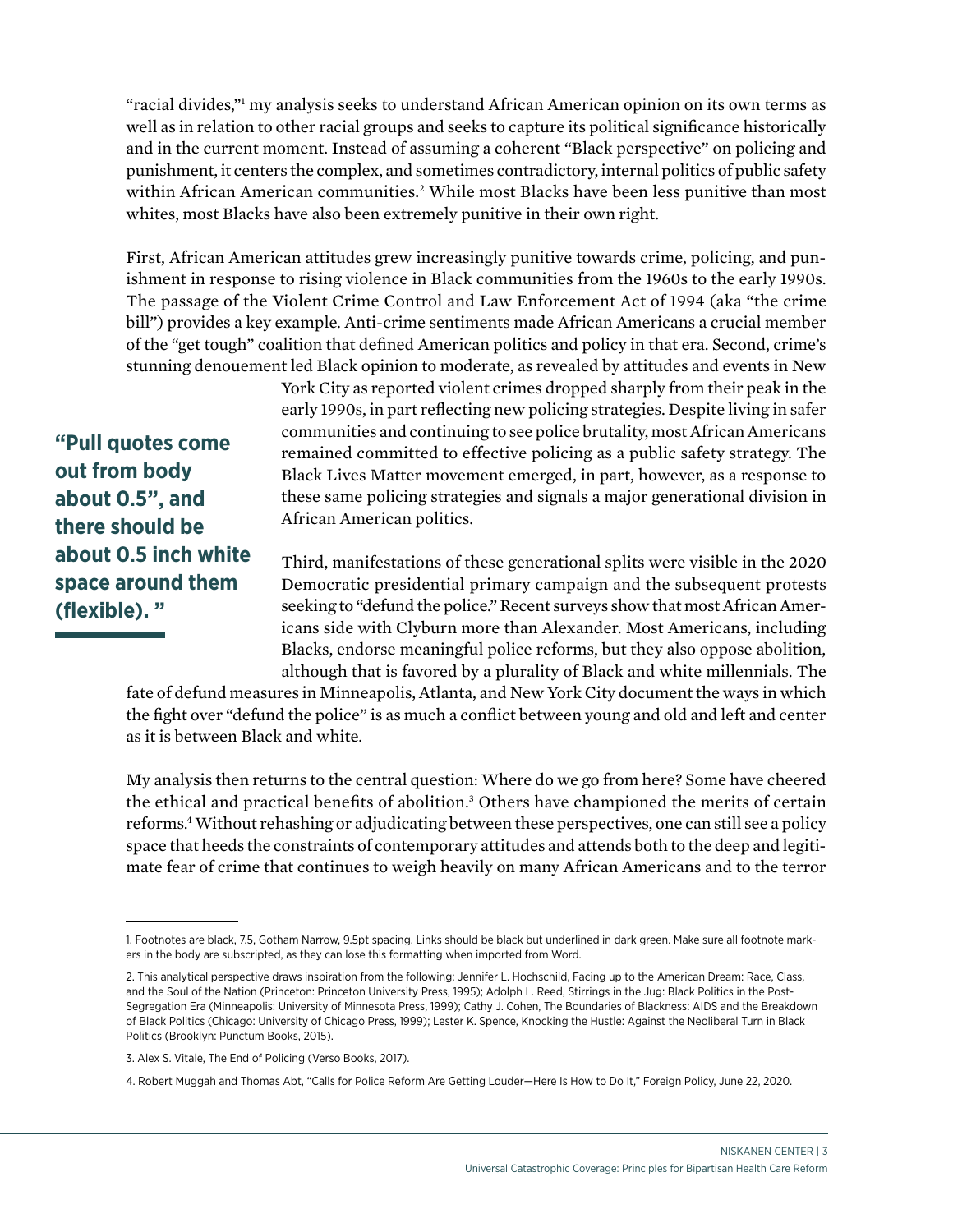that police violence foments among all Blacks.<sup>5</sup> Living with overpolicing and underprotection,6 most African Americans seek the reconstruction of public safety strategies, urban communities, and the relationship between those strategies and those communities. We need to end police brutality without ending policing.

## Part I: Violence, punishment, and Black public opinion (Header 1 in Paragraph Styles)

We cannot decipher the politics of "defund the police" today without capturing the role that African American leaders played in the punitive turn in American politics during the 1980s and 1990s. Until very recently, histories of policing and punishment treated African Americans mostly as victims, casualties of an intractable racial hierarchy, though some narratives spotlight how Black activists and community members used voice and agency to resist police brutality.<sup>7</sup> Scholars give short shrift, however, to African American anti-crime activism, depicting Blacks' "get tough" beliefs as false consciousness. Yet we must revise this history because a rich new literature has discovered intentionality, purpose, and consequence in African American struggles for greater public safety.8 The punitive turn in Black politics and its repercussions are evident in survey data and the development of the 1994 crime bill.

### Subheadings are 11pt, with 12pt spacing (header 2 in paragraph styles).

The post-civil rights era definitely saw a great prison boom. Activists and scholars alike have laid bare the tragic consequences of this massive shift in American public policy.<sup>9</sup> That era also saw a stunning, and quite sudden, crime wave. In 1950, the homicide rate in the United States stood at 4.6 (per 100,000) (see Figure 1). It remained in that range until it began a precipitous rise in 1966, more than doubling the 1964 rate by 1971. It hit an all-time high of 10.2 in 1980 and remained between 7.9 and 9.8 for more than a decade, peaking again in 1991. (Trends in other violent crimes followed a similar path.) This wave of criminal violence hit African Americans particularly hard. Blacks were found disproportionately both among the perpetrators and victims of homicide. The homicide rate for Blacks (34.4 per 100,000) was almost 8 times the rate for whites (4.5 per 100,000), and the victimization rate for Blacks (27.8) was about 6 times the rate for whites  $(4.5)^{10}$ 

### *EVEN SMALLER sub headings are 11pt, with 12pt spacing, italic (header 3)*

This violence transformed American politics. Many have rightly called attention to how "law and order" politicians used the dog whistle of urban crime to monger fear.<sup>11</sup> Building on these

<sup>5.</sup> Michelle Alexander, The New Jim Crow: Mass Incarceration in the Age of Colorblindness (New York: New Press, 2012).

<sup>6.</sup> Jill Leovy, Ghettoside: A true story of murder in America (New York City: Spiegel & Grau, 2015).

<sup>7.</sup> Donna Murch, Living for the City: Migration, Education and the Rise of the Black Panther Party in Oakland, California. (Chapel Hill: University of North Carolina Press, 2010).

<sup>8.</sup> Amund R. Tallaksen, "Junkies and Jim Crow: The Boggs Act of 1951 and the Racial Transformation of New Orleans' Heroin Market." Journal of Urban History 45, no. 2 (2019): 230-246. James Forman, Jr., "Racial Critiques of Mass Incarceration: Beyond the New Jim Crow," NYU Law Review, 87, no. 21(2012): 21-69. James Forman, Locking up Our Own: Crime and Punishment in Black America (New York, NY: Farrar, Straus and Giroux, 2017).

<sup>9.</sup> John F. Pfaff, Locked In: The True Causes of Mass Incarceration -- and How to Achieve Real Reform (New York: Basic Books, 2017). Marie Gottschalk, Caught: The Prison State and the Lockdown of American Politics (Princeton: Princeton University Press, 2016).

<sup>10.</sup> Alexia Cooper and Erica L. Smith, "Homicide Trends in the United States, 1980-2008." (Washington, DC: Bureau of Justice Statistics, U.S. Dept of Justice, 2011).

<sup>11.</sup> Rick Perlstein, Nixonland: the rise of a president and the fracturing of America (New York: Scribner, 2009). Alexander, The New Jim Crow.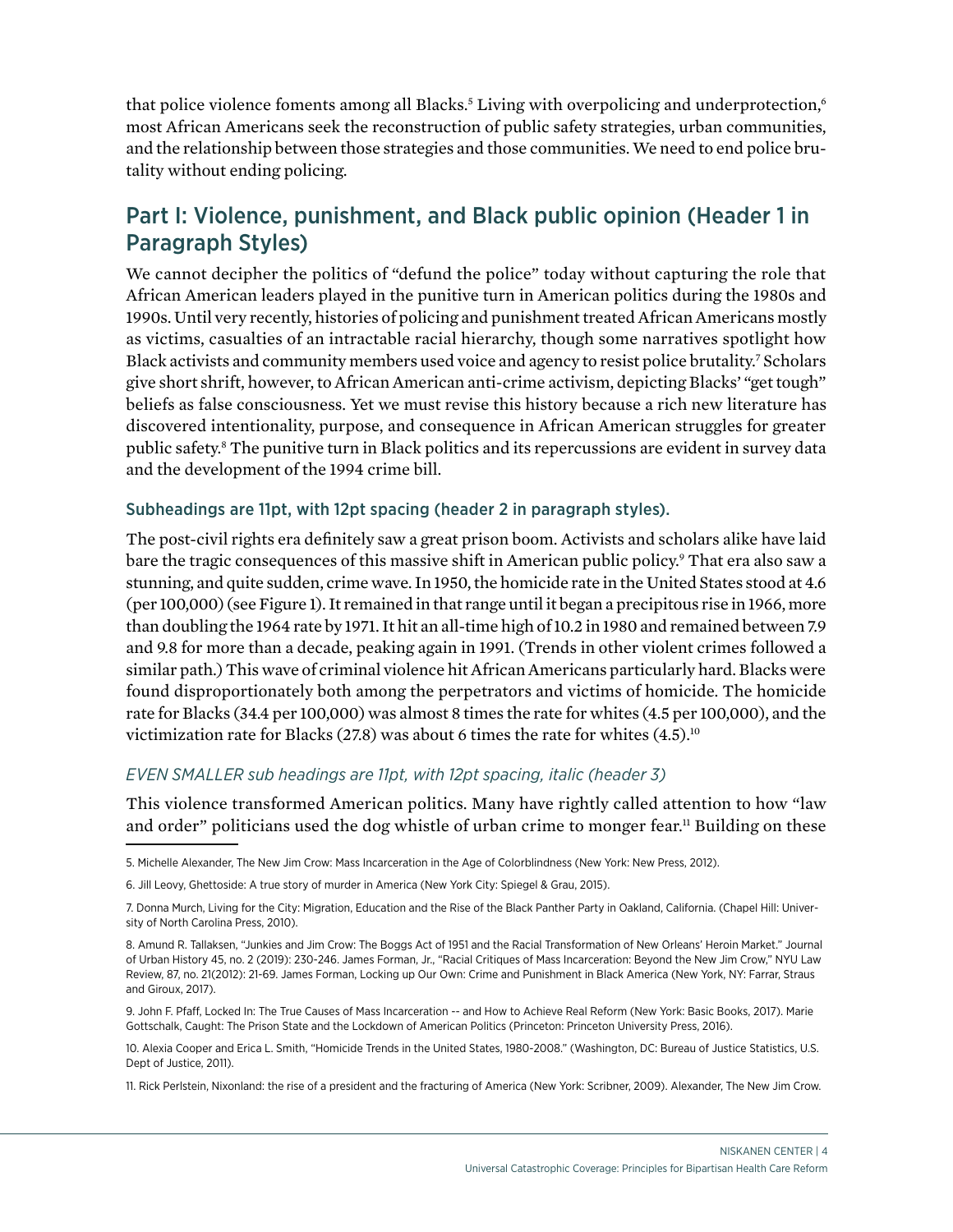observations, some have cast the "war on drugs" as a racist political project designed specifically for the electoral benefit of white conservative politicians.<sup>12</sup> Certainly, as the infamous case of the Republican ad attacking 1988 Democratic presidential nominee Michael Dukakis for the furlough of William R. Horton attests, that strategy could work.<sup>13</sup> But more was involved, because the expansion of the carceral state was a bipartisan affair.<sup>14</sup> Interpretations that put all the weight on white political interests unduly minimize the impact of violence on Black communities. While some scholars dispute that mass incarceration was connected to rising violent crime rates,<sup>15</sup> Peter K. Enns establishes the link. His nuanced, rigorous analysis of survey data shows how the public's punitiveness shifted in line with trends in crime rates. Rising crime quickened the public's disciplinary impulses. Media mattered, but Enns finds that "shifts in news coverage of crime and shifts



#### FIGURE 1: Health Care Performance vs. Spending

Source: Images can vary in length and width, depending on needs of the document.

in the public's punitiveness track the actual crime rate."16 Elites, he found, followed rather than led public opinion. As Lisa L. Miller's pathbreaking research shows, "serious violence rose more dramatically, was sustained for far longer, and affected more populations than the literature typically assumes" (emphasis in original). This violence refracted through the fragmented American polity

(i.e., dispersed authority and veto points) to thwart nonpunitive solutions and incentivize "shortterm, almost entirely punitive political responses to rising rates of serious violence."17

18

<sup>12.</sup> Katherine Beckett, Making Crime Pay: Law and Order in Contemporary American Politics (New York: Oxford University Press, 1997).

<sup>13.</sup> Tali Mendelberg, The Race Card: Campaign Strategy, Implicit Messages, and the Norm of Equality (Princeton: Princeton University Press, 2001).

<sup>14.</sup> Naomi Murakawa, The First Civil Right: How Liberals Built Prison America (New York: Oxford University Press, 2014).

<sup>15.</sup> Heather Ann Thompson, "Why Mass Incarceration matters: Rethinking Crisis, Decline, and Transformation in Postwar American History," Journal of American History 97, no. 3 (2010): 703-734.

<sup>16.</sup> Peter K. Enns, Incarceration Nation (Cambridge: Cambridge University Press, 2016), 96.

<sup>17.</sup> Lisa L. Miller, The Myth of Mob Rule: Violent Crime and Democratic Politics (New York: Oxford University Press, 2016), 24, 100.